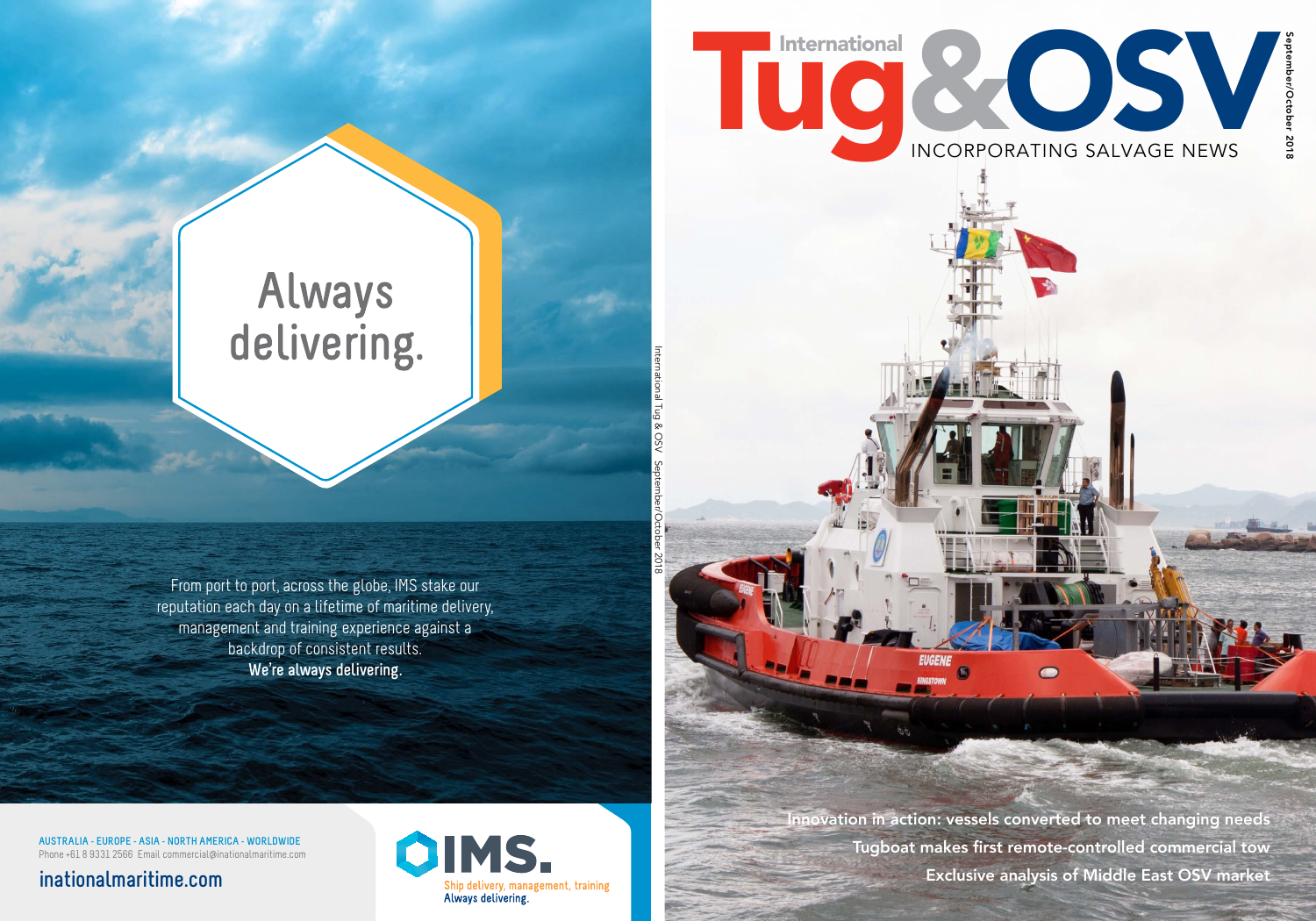#### vessel conversions

## **A new lease of life: PSV conversions meet**

**Continuing low demand for PSVs has led the market to look for creative ways of dealing with the over-supply. Tor-Ivar Guttulsrød, of ABS Europe, considers some of the options**

**The offshore vessel market is emerging at a glacial pace from a downturn that is widely recognised as having depressed earnings and values across asset classes and in all major demand centres.**

While different segments of the market have been hurt to varying degrees, the overall contraction in demand for anchorhandlers and PSVs remains high. Even the recently-improving oil price has done little to immediately alleviate the problem of excess offshore tonnage, much of it in cold lay-up or still docked at the shipyard where it was built.

This problem has stimulated some creative minds to evaluate options that can give these assets a new lease of life, in particular proposing conversions of PSVs to enable them to operate in new markets and niches very different from their original purpose.

In addition to being newly-built, these vessels are usually of high quality construction, equipped with dynamic positioning (DP) systems and controlled by operators employing well-trained crews used to working at close quarters in challenging weather conditions.

A PSV conversion not only means that owners have the potential to cover the financing costs associated with the vessel's construction, but also creates new business opportunities that might generate stable returns in the long term.

This trend echoes the genesis of the floating production storage and offloading (FPSO) market: to manage high project costs, operators preferred to convert existing tonnage rather than contract for newbuildings. This process would often uncover some challenges along the way but by thinking creatively it also proved the business case and the technical feasibility of such projects.

There are a number of applications that immediately lend themselves to offshore vessel conversion, centred around flexible supply of fuel and power. In all cases, they reflect a need to supply 'green' energy, often using LNG or low sulphur diesel.

▲ *Norway's Seatres has designed a concept using a PSV as the platform for temporary*  floating power generation

In the bunkering sector, the increasing number of vessels that will use LNG as fuel post-2020 is driving demand for LNG bunkering vessels. Development in island economies and other remote locations is also increasing the need for delivery of flexible and low-pollution offshore energy supplies.

This can be either in the form of conventional power generation on a floating platform, or as a floating storage and regasification unit (FSRU) that provides gas to shore, fed by a storage vessel supplied by LNG carriers. PSVs present a stable platform with plenty of space for a regasification or storage system on deck, while DP enables a safe approach to the target vessels and bunkering operations in a variety of sea states.

The projects are also interesting as they serve complementary markets. Demand for LNG bunkering can be identified in all main shipping centres on a global basis and can help to expand the provision of LNG as fuel, even where dedicated bunkering capacity does not yet exist.

For vessel-based power, the traditional areas of growth – West and East Africa and Southeast Asia – are being supplemented with new demand from the Caribbean, Arabian/ Persian Gulf and the Eastern Mediterranean.

The two main markets are new 'frontier locations' which do not yet know how much capacity they will need 10-20 years ahead but have an immediate requirement that could stretch to five years or more. The other is territories that have a more mature economy but want to build new capacity, or transition to renewables, and need a stable and efficient supply in the meantime.

Demand for LNG bunkering is being driven by increasingly stringent environmental regulations; this is creating demand for alternatives such as LNG which generate much lower emissions than even conventional low sulphur fuel oils.

Advances in small scale LNG shipping and LNG bunkering, including ship-toship transfers, has proven the concept as well as the demand for this type of project. While they still require a high degree of commitment in terms of investment and technology deployment, the opportunity afforded by using an existing platform can contribute to a lower total cost of ownership.

These economics contributed to the foundation of Norway-based Cryo Shipping, whose managing director Nicholai Olsen agrees that the high newbuilding price for small scale LNG feeder and LNG bunker vessels makes the depressed valuations of PSVs the ideal platform for conversion.

He said: "PSVs are a good opportunity for conversion because we can obtain an asset built to a high technical standard, which is well maintained and built for rough conditions. Adding the technology of an LNG bunker vessel is a wrap-up solution driven by the market with a lower total project cost and 100 per cent in compliance with the IGC Code."

Cryo Shipping is working on multiple projects and Olsen says it is ready to move into commercial contracts with a shipyard for the conversion of a first LNG bunkering vessel.

Fellow Norwegian company Seatres has designed a concept using a PSV as the platform for temporary floating power generation. Partner and chief technical officer Harald Vartdal says there are many developing locations that either do not have electricity available or the supply is inadequate or unreliable.

A converted PSV with onboard power generation plant would solve a lot of these problems, since construction and assembly of the power generation system can be done offsite and the vessel can relocate once shorebased supply is established.

Seatres draws on Vartdal's previous experience in mobile LNG power generation projects to overcome the intermittent nature